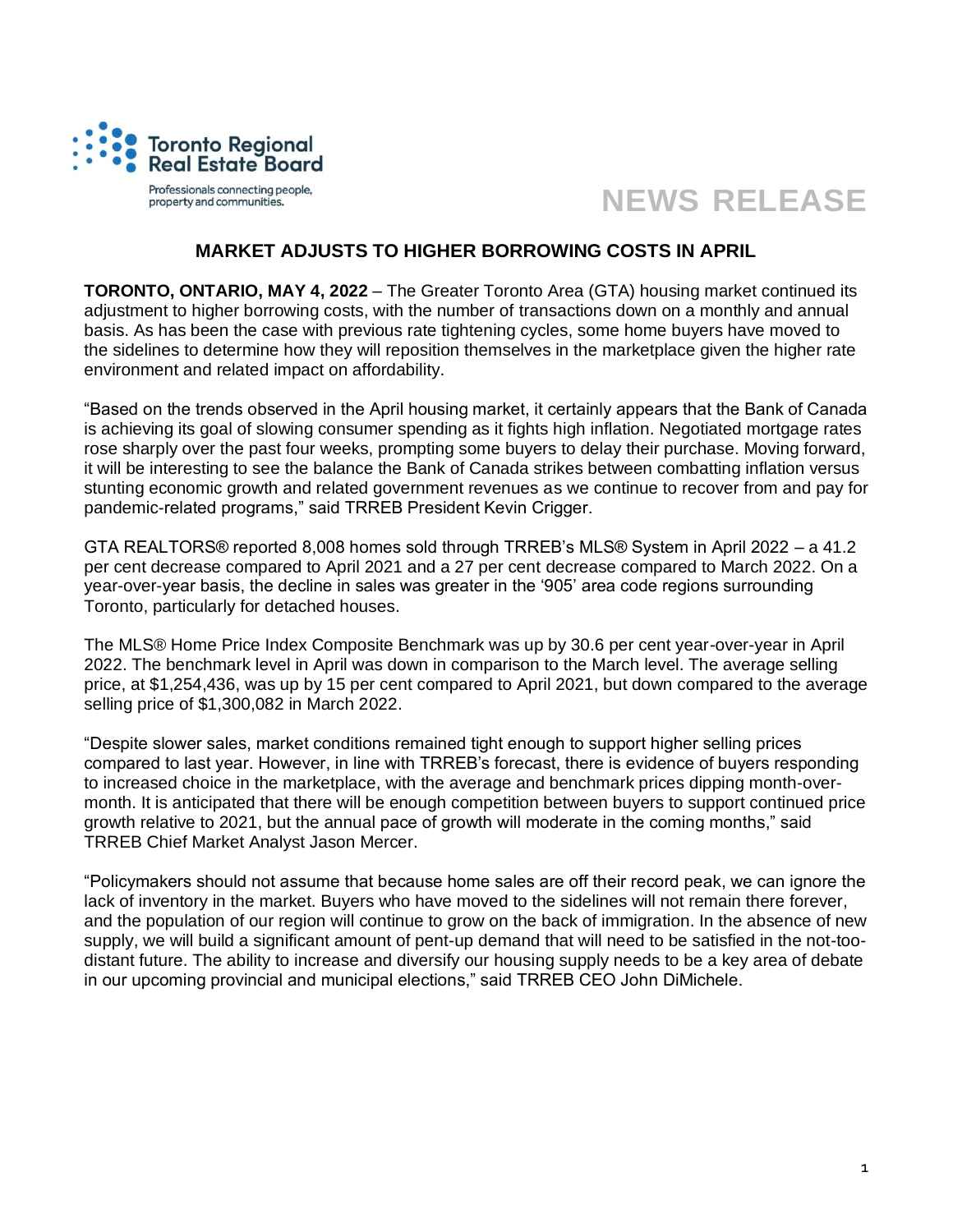| Summary of TRREB MLS® System Sales and Average Price April 1-30, 2022 |                                                                                                 |           |        |        |           |        |  |
|-----------------------------------------------------------------------|-------------------------------------------------------------------------------------------------|-----------|--------|--------|-----------|--------|--|
|                                                                       | 2022                                                                                            |           |        | 2021   |           |        |  |
|                                                                       | <b>Sales</b><br>Average Price<br><b>Sales</b><br><b>Average Price</b><br><b>New</b><br>Listings |           |        |        |           |        |  |
| <b>City of Toronto</b><br>("416")                                     | 3,024                                                                                           | 1,243,070 | 6,164  | 4,675  | 1,087,192 | 7,483  |  |
| <b>Rest of GTA ("905")</b>                                            | 4,984                                                                                           | 1,261,332 | 12,249 | 8,938  | 1,092,098 | 13,358 |  |
| <b>GTA</b>                                                            | 8,008                                                                                           | 1,254,436 | 18,413 | 13,613 | 1,090,414 | 20,841 |  |

| TRREB MLS® System Sales & Average Price by Home Type April 1-30, 2022 |              |          |          |                      |           |           |  |
|-----------------------------------------------------------------------|--------------|----------|----------|----------------------|-----------|-----------|--|
|                                                                       | <b>Sales</b> |          |          | <b>Average Price</b> |           |           |  |
|                                                                       | 416          | 905      | Total    | 416                  | 905       | Total     |  |
| <b>Detached</b>                                                       | 868          | 2,732    | 3,600    | 1,947,975            | 1,526,791 | 1,628,343 |  |
| Yr.Nr. %<br>Change                                                    | $-34.0\%$    | $-47.2%$ | -44.5%   | 14.9%                | 16.8%     | 17.5%     |  |
| Semi-<br><b>Detached</b>                                              | 311          | 491      | 802      | 1,494,640            | 1,110,142 | 1,259,243 |  |
| Yr.Nr. %<br>Change                                                    | $-35.7%$     | $-39.6%$ | $-38.2%$ | 14.1%                | 19.9%     | 17.8%     |  |
| <b>Townhouse</b>                                                      | 335          | 1,033    | 1,368    | 1,086,986            | 997,416   | 1,019,350 |  |
| Yr.Nr. %<br>Change                                                    | $-41.6%$     | $-44.1%$ | $-43.5%$ | 15.0%                | 20.0%     | 18.8%     |  |
| Condo<br><b>Apartment</b>                                             | 1,488        | 685      | 2,173    | 820,835              | 722,601   | 789,869   |  |
| Yr./Yr. %<br>Change                                                   | $-34.5%$     | $-32.2%$ | $-33.8%$ | 12.8%                | 18.0%     | 14.1%     |  |

| April 2022 Year-Over-Year Per Cent Change in the MLS® HPI |                          |                               |                           |           |           |  |  |
|-----------------------------------------------------------|--------------------------|-------------------------------|---------------------------|-----------|-----------|--|--|
|                                                           | Composite<br>(All Types) | Single-<br>Family<br>Detached | Single-Family<br>Attached | Townhouse | Apartment |  |  |
| <b>TRREB Total</b>                                        | 30.58%                   | 29.93%                        | 30.05%                    | 30.69%    | 31.42%    |  |  |
| <b>Halton Region</b>                                      | 24.31%                   | 22.70%                        | 24.38%                    | 21.50%    | 28.09%    |  |  |
| <b>Peel Region</b>                                        | 35.48%                   | 34.69%                        | 34.54%                    | 33.65%    | 39.15%    |  |  |
| City of<br><b>Toronto</b>                                 | 25.57%                   | 22.57%                        | 19.55%                    | 29.14%    | 28.28%    |  |  |
| <b>York Region</b>                                        | 34.90%                   | 32.51%                        | 36.00%                    | 35.38%    | 39.54%    |  |  |
| Durham<br>Region                                          | 37.63%                   | 37.16%                        | 37.03%                    | 37.15%    | 45.48%    |  |  |
| Orangeville                                               | 31.64%                   | 29.03%                        | 30.40%                    | 44.03%    | 48.20%    |  |  |
| <b>South Simcoe</b><br>County <sup>1</sup>                | 29.77%                   | 30.84%                        | 36.97%                    | 41.21%    | 42.99%    |  |  |
| Source: Toronto Regional Real Estate<br><b>Board</b>      |                          |                               |                           |           |           |  |  |

1South Simcoe includes Adjala-Tosorontio, Bradford West Gwillimbury, Essa, Innisfil and New Tecumseth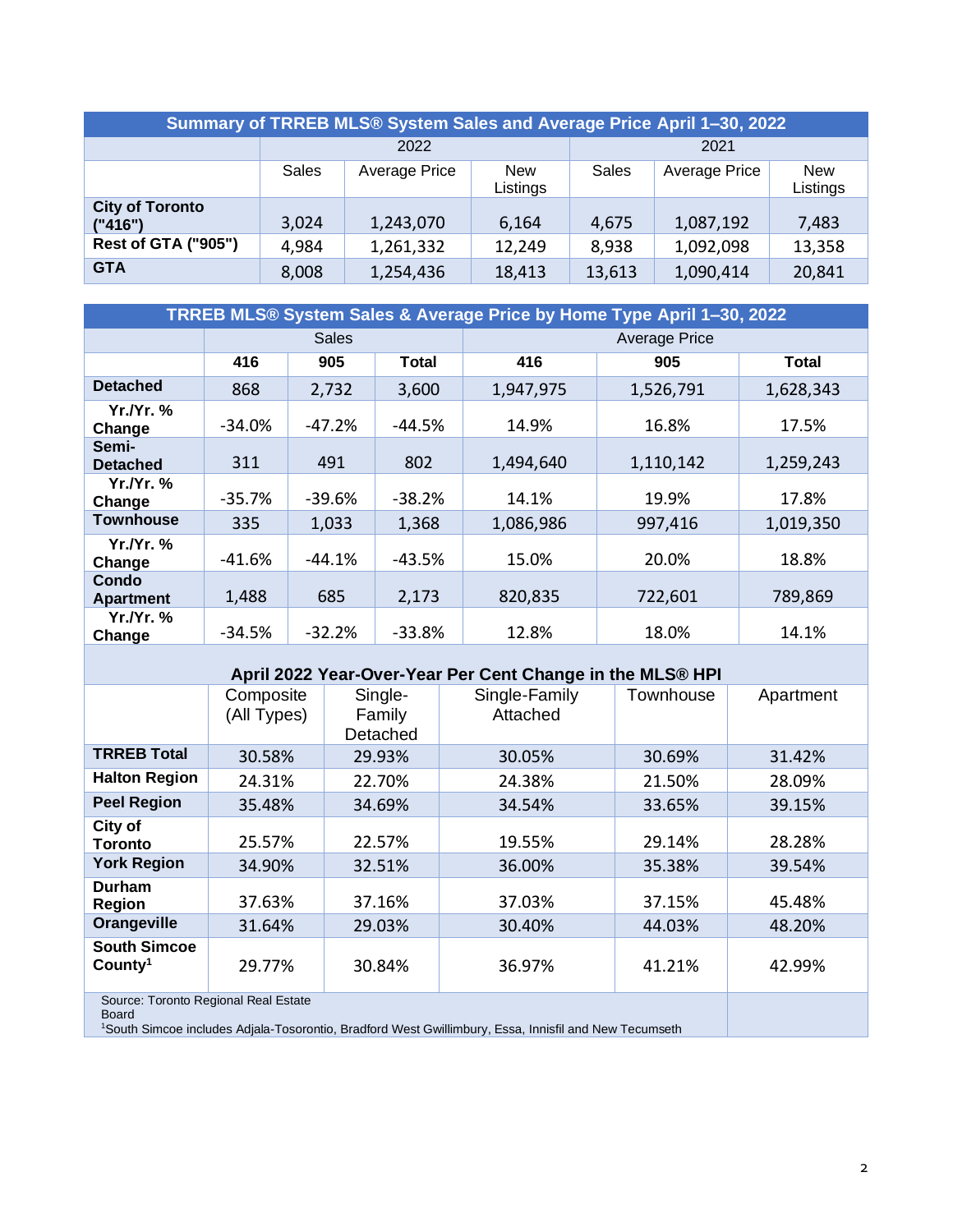| Year-to-Date Summary of TRREB MLS® System Sales and Average Price April 2022 |              |                  |                 |        |               |              |  |
|------------------------------------------------------------------------------|--------------|------------------|-----------------|--------|---------------|--------------|--|
|                                                                              | 2022         |                  |                 | 2021   |               |              |  |
|                                                                              | <b>Sales</b> | Average<br>Price | New<br>Listings | Sales  | Average Price | New Listings |  |
| <b>City of Toronto</b><br>("416")                                            | 12,465       | 1,196,454        | 20,712          | 16,182 | 1,028,257     | 22,979       |  |
| <b>Rest of GTA ("905")</b>                                                   | 21,145       | 1,343,292        | 39,896          | 30,875 | 1,082,661     | 45,193       |  |
| <b>GTA</b>                                                                   | 33,610       | 1,288,834        | 60,608          | 47,057 | 1,063,953     | 68,172       |  |

| YTD TRREB MLS® System Sales & Average Price by Home Type April 2022 |              |          |           |                      |           |           |
|---------------------------------------------------------------------|--------------|----------|-----------|----------------------|-----------|-----------|
|                                                                     | <b>Sales</b> |          |           | <b>Average Price</b> |           |           |
|                                                                     | 416          | 905      | Total     | 416                  | 905       | Total     |
| <b>Detached</b>                                                     | 3,220        | 11,390   | 14,610    | 1,960,563            | 1,644,225 | 1,713,945 |
| $Yr.Nr.$ %<br>Change                                                | $-23.0%$     | $-35.0%$ | $-32.7%$  | 15.4%                | 25.5%     | 23.7%     |
| Semi-Detached                                                       | 1,046        | 1,930    | 2,976     | 1,509,759            | 1,203,831 | 1,311,358 |
| Yr./Yr. %<br>Change                                                 | $-25.9%$     | $-32.0%$ | $-30.0\%$ | 16.9%                | 29.9%     | 25.2%     |
| <b>Townhouse</b>                                                    | 1,246        | 4,409    | 5,655     | 1,106,850            | 1,072,316 | 1,079,925 |
| <b>Yr./Yr. %</b><br>Change                                          | $-28.0%$     | $-29.8%$ | $-29.4%$  | 19.5%                | 28.4%     | 26.3%     |
| Condo<br><b>Apartment</b>                                           | 6,866        | 3,229    | 10,095    | 812,173              | 743,623   | 790,247   |
| $Yr.Yr.$ %<br>Change                                                | $-21.5%$     | $-18.0%$ | $-20.4%$  | 17.8%                | 26.8%     | 20.2%     |

Source: Toronto Regional Real Estate Board